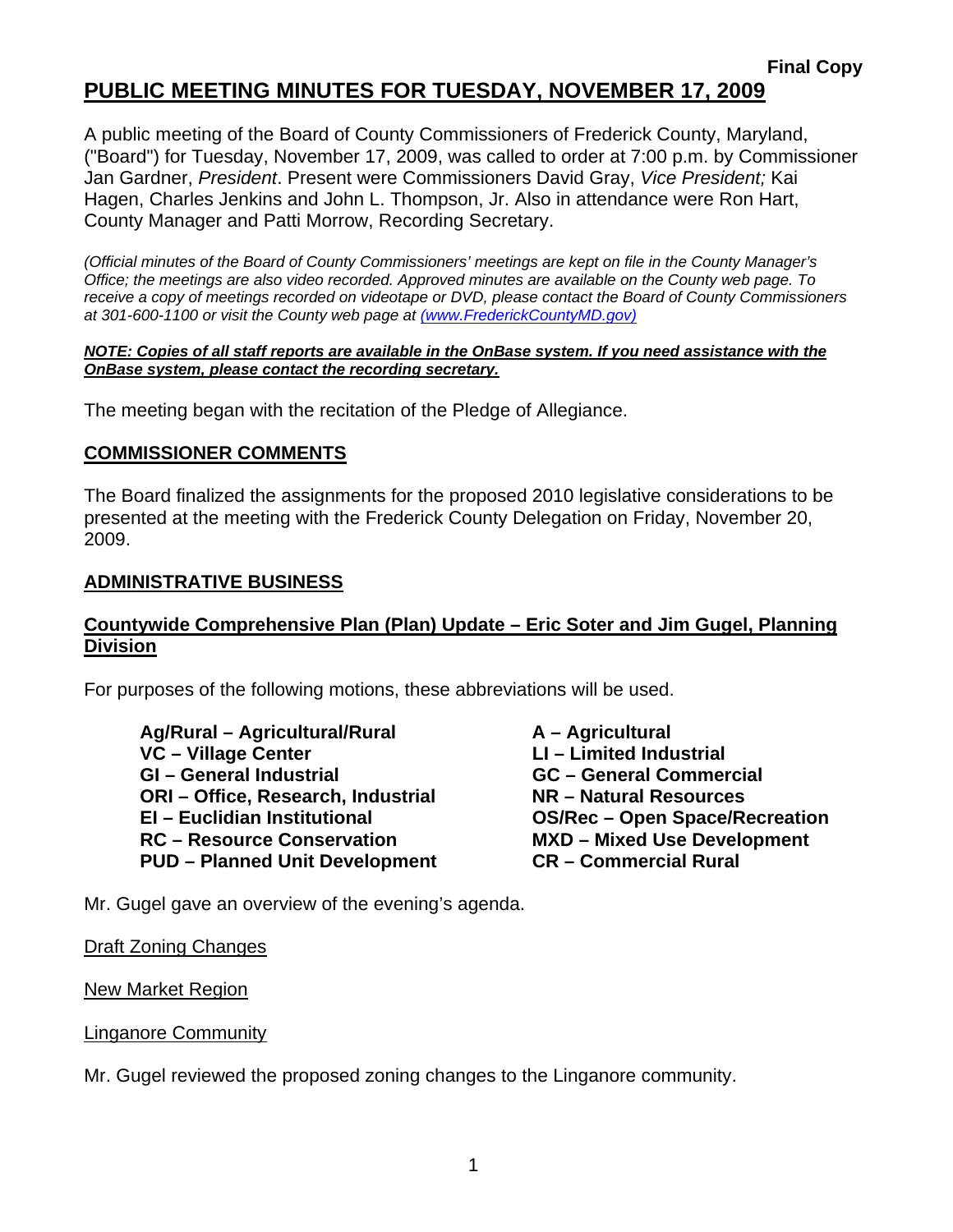### Mount Airy

Mr. Gugel reviewed the proposed zoning changes to the Mount Airy area.

#### New Market

Mr. Gugel reviewed the proposed zoning changes to the New Market area.

Commissioner Hagen moved to change the land use designation to Ag/Rural and the zoning classification to A on Tax Map 89, Parcel 32. It was indicated the growth area would also be moved. Commissioner Thompson seconded the motion that passed 5-0.

#### Spring Ridge/Bartonsville Area

Mr. Gugel reviewed the proposed zoning changes to the Spring Ridge/Bartonsville area.

#### Property Owner Requests

#### Adamstown Region

The Board reviewed the individual property owner requests in the Adamstown region.

Tim Goodfellow, Planning Division, participated in the discussion.

#### Brunswick Region

The Board reviewed the individual property owner requests in the Brunswick region.

Commissioner Jenkins moved to change the land use designation to Ag/Rural and the zoning classification to A on Tax Map 83, Parcels 50 and 51. Commissioner Gardner seconded the motion. Commissioner Jenkins withdrew the motion.

Commissioner Hagen moved to split the zoning on Tax Map 64, Parcel 75 between A/RC. Commissioner Gardner seconded the motion.

Commissioner Jenkins offered an amendment to change the land use designation to Ag/Rural on the entire parcel. The amendment failed for lack of a second.

The vote on the main motion failed 2-3 with Commissioners Gray, Jenkins and Thompson opposed.

#### Frederick Region

John Dimitriou, Planning Division, participated in the discussion.

(Commissioner Gardner passed the gavel to Commissioner Gray.)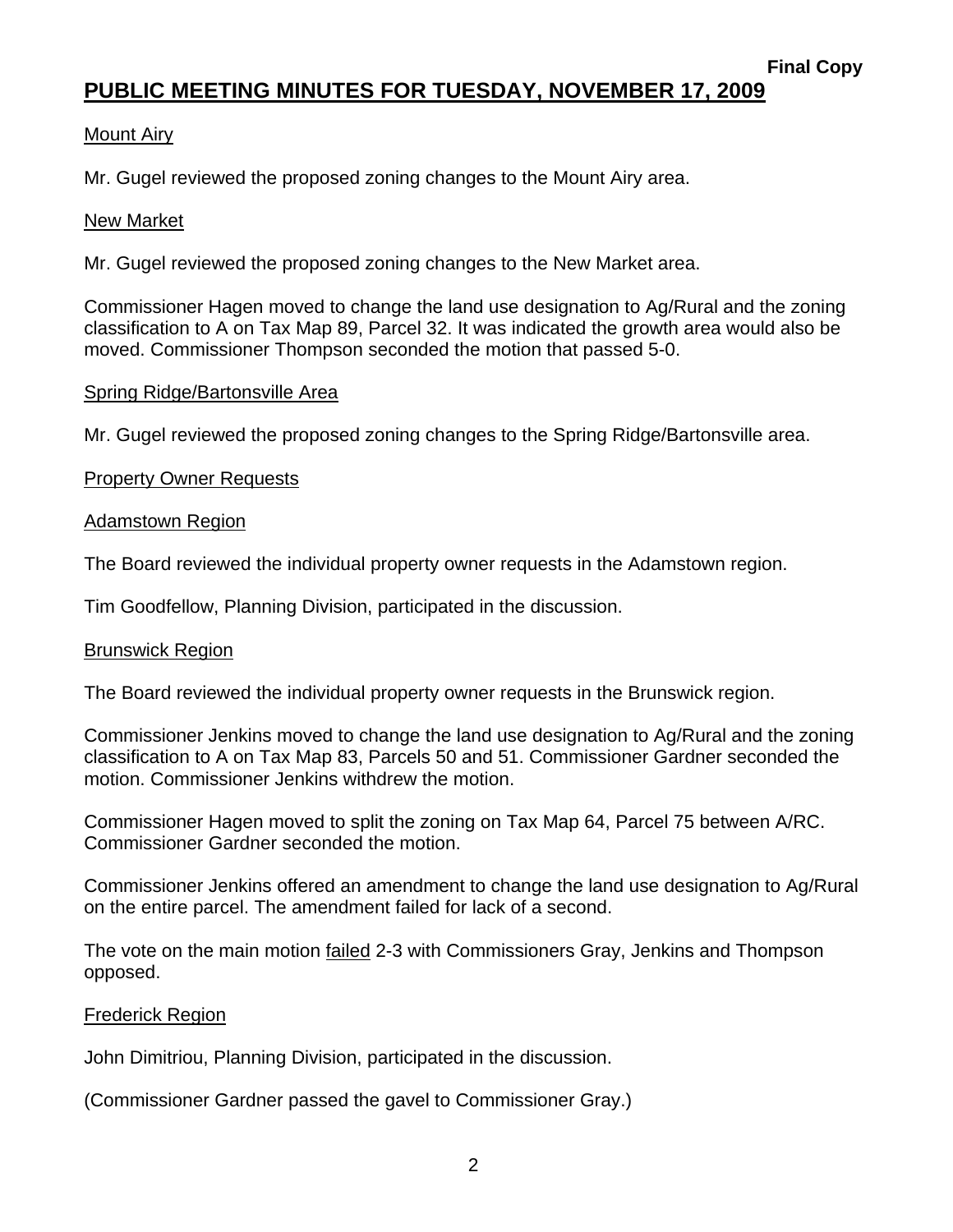Commissioner Gardner moved to leave the existing land use designation of CR and the zoning classification of GC on Tax Map 48, Parcel 287. Commissioner Hagen seconded the motion that passed 4-1 with Commissioner Thompson opposed.

(Commissioner Gray passed the gavel back to Commissioner Gardner.)

### Middletown Region

By unanimous consent, the Board voted to change the zoning classification on Tax Map 30, Parcel 42 to VC with Commissioner Thompson opposed.

Commissioner Thompson moved to change the zoning classification on Tax Map 66, Parcels 401, 781 and 219 to RC. Commissioner Gray seconded the motion.

By unanimous consent the motion was split.

The vote on Tax Map 66, Parcel 401 was 4-1 with Commissioner Jenkins opposed.

The vote on Tax Map 66, Parcel 781 failed 2-3 with Commissioners Gardner, Hagen and Jenkins opposed.

The vote on Tax Map 66, Parcel 219 was 5-0.

#### New Market Region

The Board reviewed the individual property owner requests in the New Market region.

#### Thurmont Region

The Board reviewed the individual property owner requests in the Thurmont Region.

Denis Superczynski, Planning Division, participated in the discussion.

Commissioner Thompson moved to change the zoning classification on Tax Map 3, Parcel 30 to A. Commissioner Hagen seconded the motion that passed 3-1-1 with Commissioner Jenkins opposed and Commissioner Gardner abstained.

Commissioner Thompson moved to change the land use designation to Ag/Rural and the zoning classification to A on Tax Map 8, Parcels 80 and 273. Commissioner Gray seconded the motion that passed 5-0.

Commissioner Thompson moved to change the land use designation to Ag/Rural and the zoning classification to A on Tax Map 8, Parcel 28. Commissioner Gray seconded the motion that passed 4-1 with Commissioner Jenkins opposed.